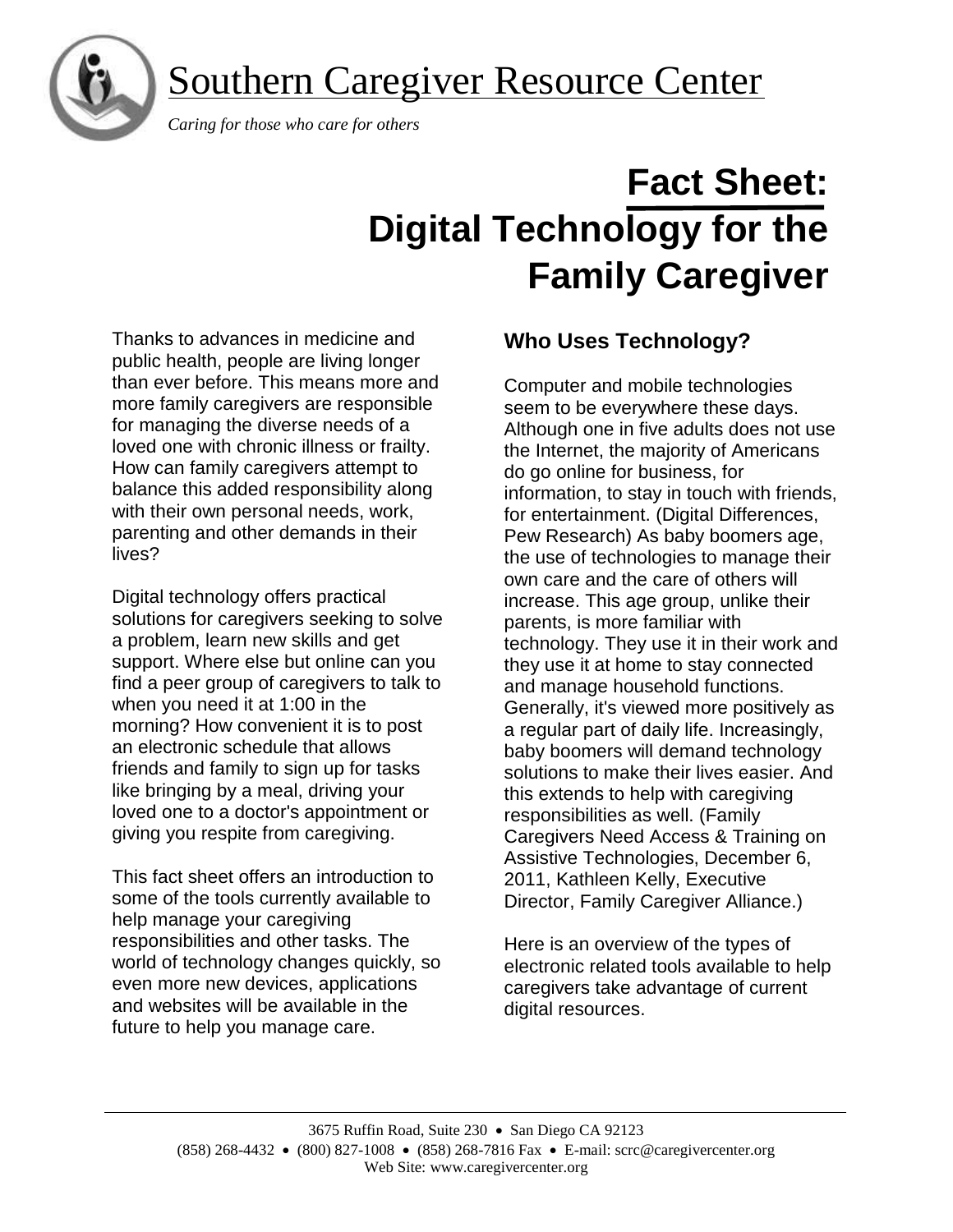| <b>Type of Tool</b>                                                                                                                                                                                                                                                                                                                                                                                               | <b>Suggested Caregiver Use</b>                                                                                                                                                                                                                                                                                                                                                                                                                                                                                                                                                                                                                                                                                                                                                                                                                                                                                                                                    |
|-------------------------------------------------------------------------------------------------------------------------------------------------------------------------------------------------------------------------------------------------------------------------------------------------------------------------------------------------------------------------------------------------------------------|-------------------------------------------------------------------------------------------------------------------------------------------------------------------------------------------------------------------------------------------------------------------------------------------------------------------------------------------------------------------------------------------------------------------------------------------------------------------------------------------------------------------------------------------------------------------------------------------------------------------------------------------------------------------------------------------------------------------------------------------------------------------------------------------------------------------------------------------------------------------------------------------------------------------------------------------------------------------|
| Personal Computer (PC): An electronic<br>tool capable of performing calculations<br>and storing and processing large amounts<br>of information.<br><b>Software:</b> A script or set of rules<br>designed to direct a computer to<br>accomplish a task or a series of tasks.                                                                                                                                       | Multiple uses may include word processing to<br>keep care notes, a database for tracking<br>information or access to the internet for email to<br>communicate with your loved one. You can also<br>participate in an online support group, research<br>health information, share digital photo albums<br>and much more.                                                                                                                                                                                                                                                                                                                                                                                                                                                                                                                                                                                                                                           |
| Tablet: A mobile computer, larger than a<br>mobile phone or personal digital assistant,<br>integrated into a flat touch screen.                                                                                                                                                                                                                                                                                   | Designed for portable entertainment and<br>communication (movies, music, e-mail and e-<br>books), tablets share some of the same uses as<br>computers, but they differ in significant ways. A<br>touchscreen replaces the mouse and keyboard<br>(though wireless keyboards can be purchased to<br>use with the device), and they typically have no<br>DVD drives. With a paid internet connection,<br>however, viewing videos like the Caregiver<br>College Series on FCA's CAREGIVERdotORG<br>YouTube channel is ideal. Currently, tablets do<br>not run the most common software suites<br>available since they are modeled on a smart-<br>phone platform rather than a computer operating<br>system. Tablets are ideal for the caregiver<br>seeking to browse the web, use email, take<br>photos/videos to share online, download apps for<br>medication management or appointment<br>scheduling, or play games and stream movies<br>with their care receiver. |
| Cell phone & Smartphone: For voice<br>and data communication. The information<br>transmits over a network of satellites and<br>antennas.<br>Data plans and Wi-Fi: Access to the<br>internet with a smartphone, tablet or other<br>mobile device requires a data plan for a<br>fee or through a free Wi-Fi "hotspot".<br>Public hotspots may include cafes,<br>airports, hotels and public areas in some<br>towns. | Mobile phones are used just like a landline<br>phone. The main difference is that the phone<br>battery needs to be charged regularly and the<br>phone will only work where it can access a signal<br>from the phone company's antenna. In addition to<br>making calls, a smartphone is capable of internet<br>access for email, text messaging, social media,<br>web browsing and movie/video streaming. Use a<br>phone to take photos or a video, or download<br>special applications ("apps") used to access a<br>service or perform a task and more. Apps are<br>dependent on the phone and service plan. (See<br>Types of Caregiver Applications below.)                                                                                                                                                                                                                                                                                                      |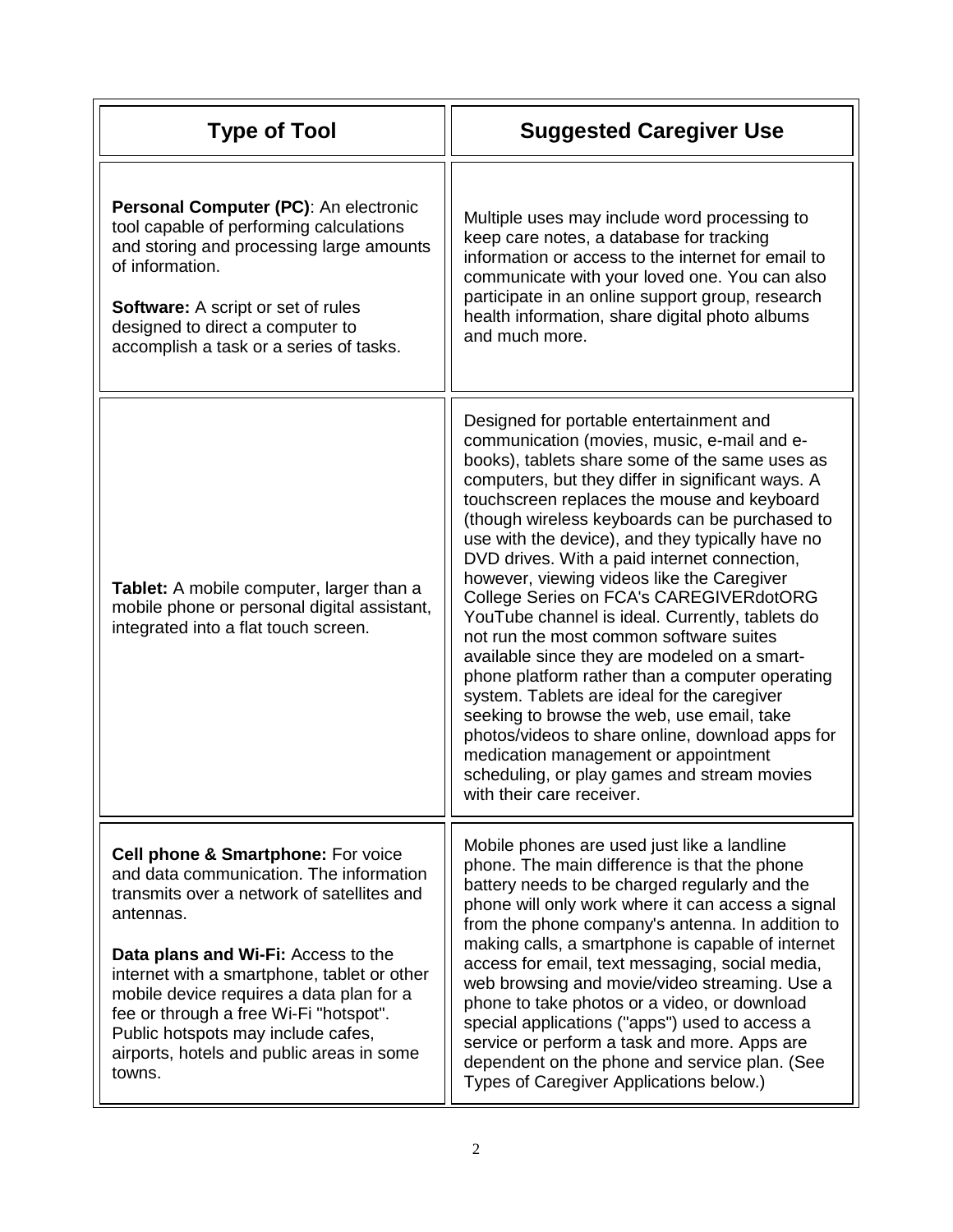| <b>Type of Tool</b>                                                                                                                                                                                                                                                                             | <b>Suggested Caregiver Use</b>                                                                                                                                                                                                                                                    |
|-------------------------------------------------------------------------------------------------------------------------------------------------------------------------------------------------------------------------------------------------------------------------------------------------|-----------------------------------------------------------------------------------------------------------------------------------------------------------------------------------------------------------------------------------------------------------------------------------|
| <b>MP3:</b> The primary format for the<br>compression of audio signals (music or<br>voice) into very small computer files.<br><b>MP3 player:</b> A digital player for MP3<br>audio files.                                                                                                       | Use this tool to record your favorite music, e-<br>book or narrated relaxation exercises to use<br>whenever you have a moment to yourself. You<br>can do the same for the person in your care.                                                                                    |
| <b>GPS (global positioning device): A</b><br>system of satellites, computers, and<br>receivers that is able to determine the<br>location of a receiver on earth by<br>calculating the time difference for signals<br>from different satellites to reach the<br>receiver.                        | Try using a GPS in the car for directions to a new<br>doctor's office visit or exercise class. A number of<br>applications are now available for use as a<br>tracking device for a loved one who is at risk for<br>getting lost.                                                  |
| Game Console: A special type of<br>computer used to play video games.                                                                                                                                                                                                                           | Wouldn't it be nice to make exercise more<br>enjoyable at home or practice yoga with a friend?<br>All you need is a TV screen, a game console<br>such as a Nintendo Wii, and accessories. (And,<br>yes, the determination to include exercise as part<br>of your weekly routine!) |
| <b>Digital Cameras:</b> A camera that captures<br>images electronically rather than on film.<br>Most take both still pictures and short<br>videos.                                                                                                                                              | Take photos of mom to share with your siblings<br>who live in another state or short videos of a<br>grandchild's latest achievements.                                                                                                                                             |
| Web Cams: Many newer computers and<br>smart phones have cameras built in<br>above the computer screen, but a small<br>video camera can also be attached to<br>most computers, if needed.                                                                                                        | Use with a video-conferencing tool such as<br>Skype or Google Video chat for face-to-face<br>connection with a relative who lives far away.                                                                                                                                       |
| <b>Software &amp; Applications ("app"): These</b><br>are programs you can download and<br>access directly from a smart phone,<br>tablet, MP3 player or other mobile device.<br>Free and fee apps are available from the<br>application marketplace on your mobile<br>device or on the internet. | From banking to playing Scrabble with a friend<br>across the country, an online resource or mobile<br>application is available for just about everything,<br>or so it seems. (See Types of Caregiver<br>Applications below.)                                                      |
|                                                                                                                                                                                                                                                                                                 | Note: Not all apps work on all devices. Once<br>you buy a device, you are limited to the mobile<br>operating system or "platform" that runs on that<br>device. The major systems currently available are<br>Apple, Android, Microsoft and Blackberry.                             |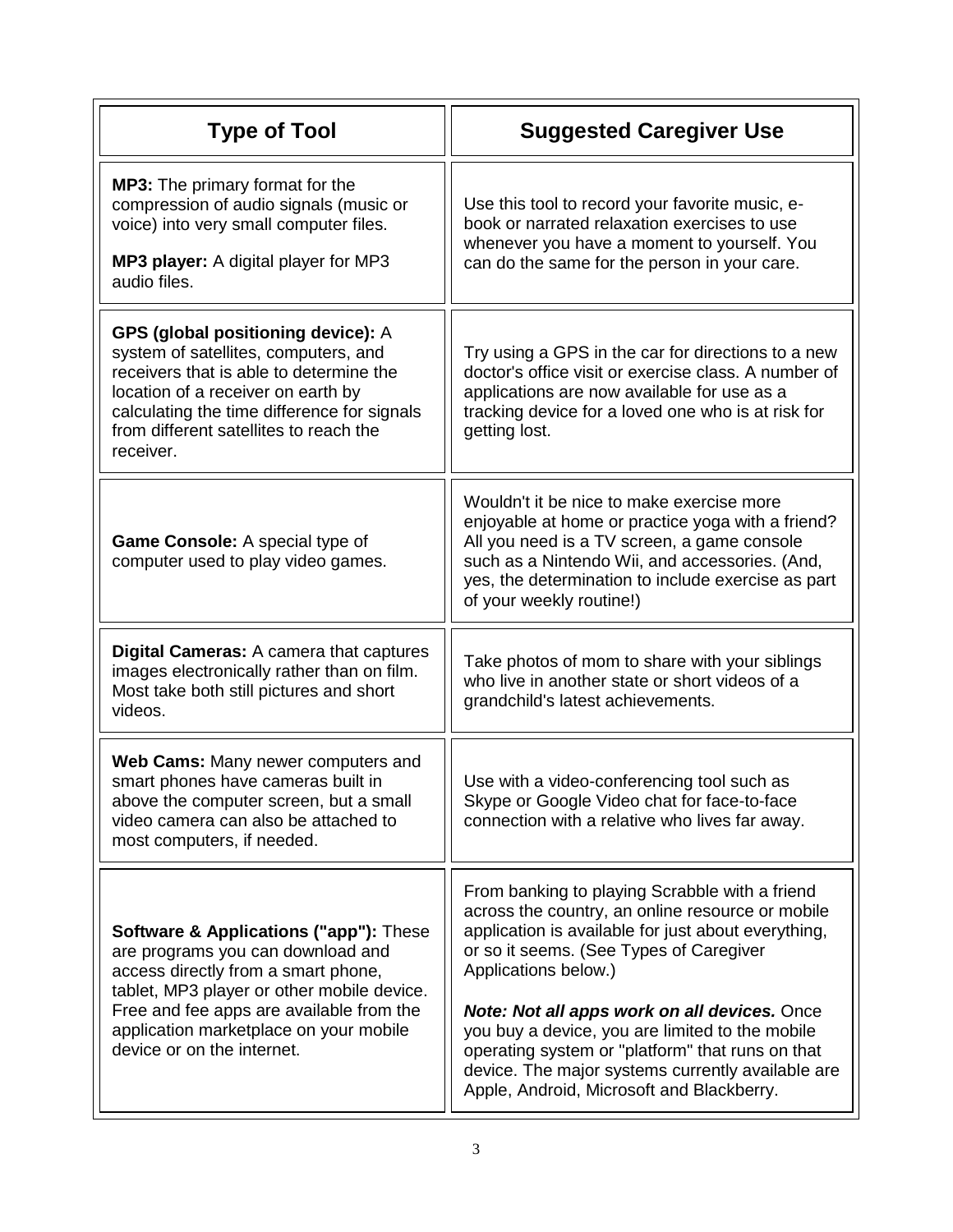Practically speaking, computer apps don't come close to solving every caregiver challenge. Where is the app that makes all of your siblings willing and able to provide care for your frail dad? Or how about the app that cleans up the bathroom after you assist your spouse, who has dementia, take his shower? No, the burden for these and many other activities remains with the caregiver.

Nonetheless, computer and mobile device applications do excel in areas such as: sorting, organizing, recording, locating, informing, matching, coaching, calming and reminding. These digital tools are evolving to provide solid service in ever dependable and useful ways.

## **Finding the Right Digital Tools for Your Situation**

Today more than 7,800 health-related applications alone are available across the three main mobile platforms (Android, Apple, Blackberry), according to a study by MobileHealth News. More than 500,000 apps are available across all venues and platforms with growth continuing at a rapid pace. With the overwhelming number of application to choose from, how do you find one that's right for you and your situation?

No special credentials or qualifications are required to create a website or mobile application. Anyone with the talent, resources and/or determination can "go live" with their creation. It's important to remember that there is no guarantee that the app has undergone expert review to ensure the information is accurate.

Here are a few tips to help you screen websites and mobile applications for your use:

- For health and nutrition information, ask your doctor or health provider for suggestions. Go to trusted sources such as the U.S. National Library of Medicine or the Mayo Clinic. When reviewing a source for trusted information, check to see if a skilled professional, one who does not receive payment to promote the product or service, reviews the information.
- Check for user ratings and reviews. Look for advice from real caregivers like you. It is not uncommon for companies to hire people to write positive "reviews" for their app or service.
- Ask a trusted friend for their recommendations.
- Visit the 'About Us' page on a website and check out the Board of Directors and/or staff to see if they have the expertise and knowledge on the information you're seeking.
- Before downloading an application, carefully think about what you want it to do and how it can complement what you are already doing off-line. It may be a great app for your neighbor but not right for your situation. Does the app solve a caregiving problem or meet a personal need to take care of you? If not, don't bother.
- Test the app before committing to paying a fee. You can do this by downloading a free or trial version first.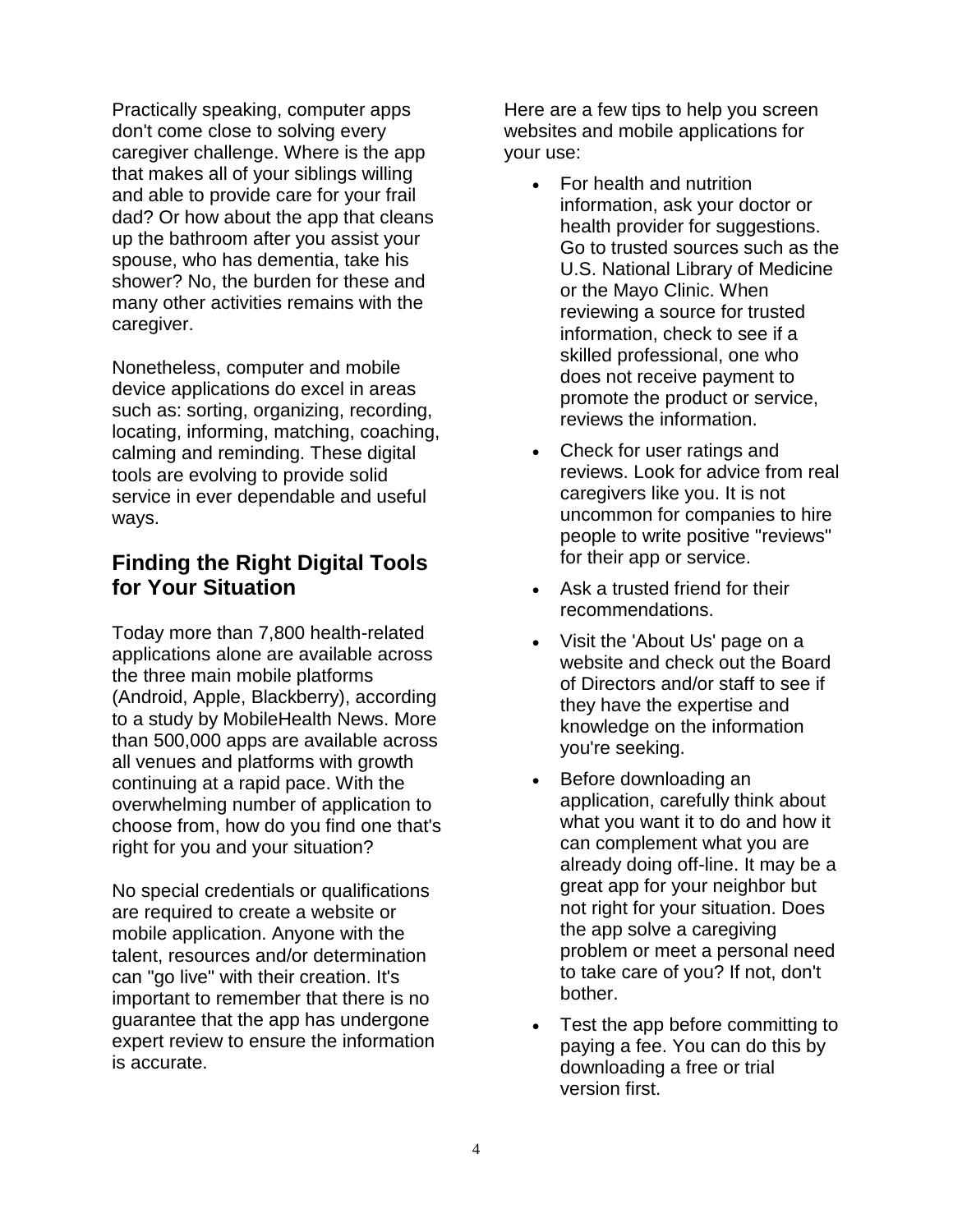Seek out tools that work for you. Good signs are: simple installation, ease of use, regular updates for information accuracy and tool improvement. Try to avoid those that barrage you with advertising or demand too much access to private information in exchange for using the tool.

## **Types of Caregiver Applications and Websites**

As mentioned in the chart above, not all apps work on all devices; they are dependent on the device and service plan. Once you buy a device―whether mobile, tablet, laptop or desktop―you are limited to the mobile operating system (OS) or "platform" that runs on that device. The major systems currently available are Apple, Android, Microsoft and Blackberry. When reviewing the types of applications and websites below, remember to search on the manufacturer's website for compatibility with your device and platform (or on the platform-specific store, such as iTunes for Apple devices, and Google Play for Android devices).

**Coordinating Care:** Need a place where family, friends and neighbors can go to find out how they can help you with caregiving? Post information for people to stay updated about life and care issues? Offer a calendar where members of your group sign up to provide transportation to doctor appointments or come by for a visit and more? *Examples:* [www.LotsaHelpingHands.com,](http://www.lotsahelpinghands.com/) [www.Tyze.com.](http://www.tyze.com/)

#### **Managing Appointments and Tasks:**

These applications allow multiple people to: maintain a single calendar colorcoded by user, assign and coordinate tasks, establish a list of what needs to be done and notes for the status of a given project or event. *Examples:* [Google Calendar.](http://support.google.com/calendar/bin/answer.py?hl=en&answer=2465776)

**Medication Management:** When faced with multiple prescriptions and over-thecounter medications, remembering when to take what pill when and with what can be confusing at best. These applications often include pill identification tools such as the FDA Drug Database, medication scheduling trackers and reminder alarms―all personalized to fit your requirements. There are even apps for the person who needs an incentive to adhere to their medication regime, employing the use of prizes, fun games, and educational tips. *Examples: PillBox (National Library of* [Medicine\).](http://pillbox.nlm.nih.gov/)

#### **Personal Health Record Tracking:**

Keeping track of your health, the health of the person your care for and possibly the health of children and spouse in your family are important. These apps offer secure tools to protect privacy, offer strategies to organize personal health records, and often include a way to record symptoms and keep track of test results and diagnoses. They can track hospital visits, immunization dates, maintain insurance records, and provide health-related alerts. There is even a tool to suggest questions for a doctor's visit and then record the visit (with the okay of your doctor of course), to help remind you what was said and to share all or part of this with other key family members who were unable to attend the appointment. *Example:* [WebMD Health](http://www.webmd.com/health-manager)  [Manager.](http://www.webmd.com/health-manager)

#### **Social and Emotional Support:**

Caregivers all too often feel alone and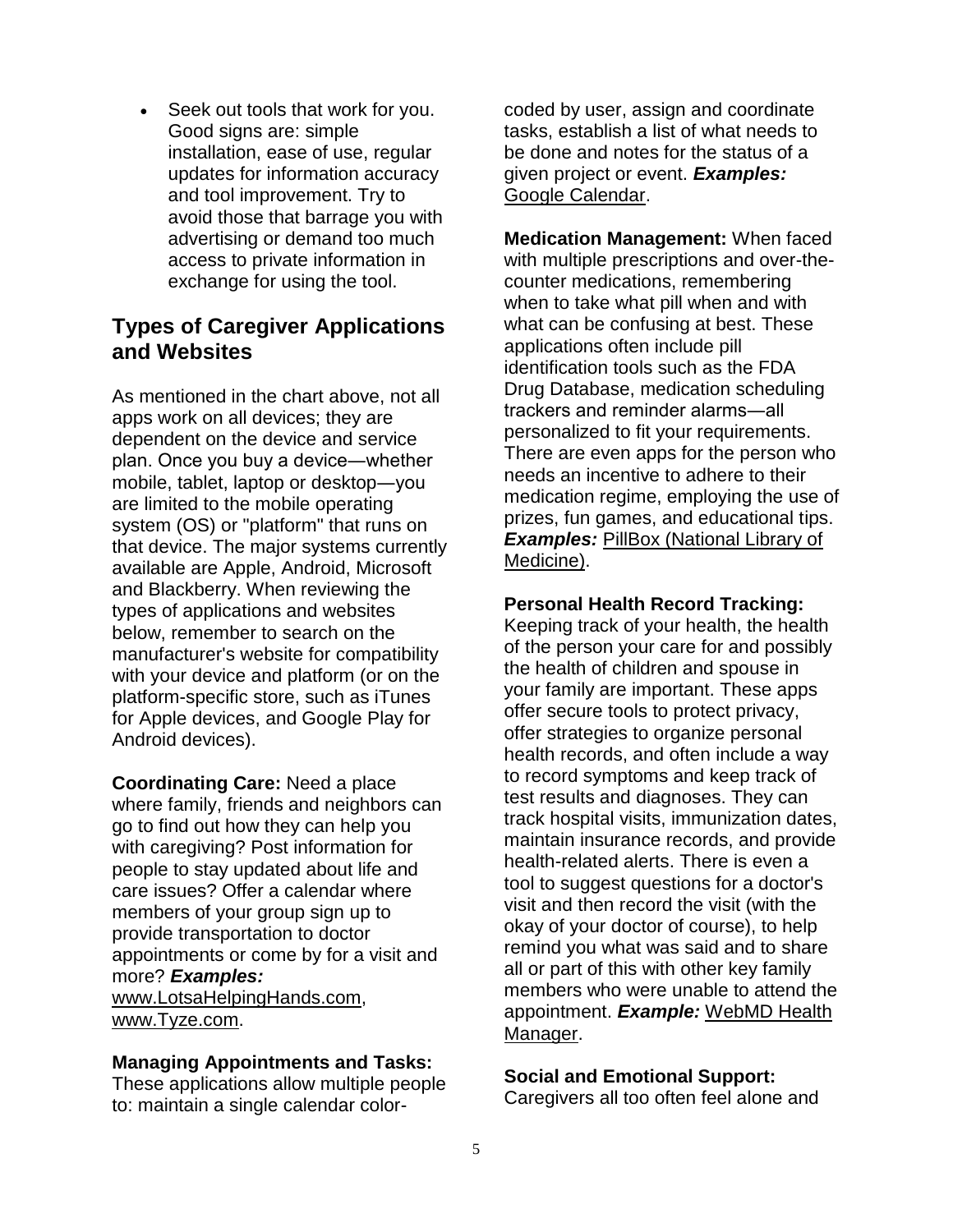isolated. Forty percent to 70 percent of family caregivers have high-risk symptoms for depression. Of these caregivers, one quarter to one-half meet the diagnostic criteria for major depression (Zarit). Communities of caregivers are available online and by mobile phone 24 hours a day to listen and to provide much needed encouragement. *Example:* [Alzheimer's](http://www.alz.org/)  [Association.](http://www.alz.org/)

#### **Meditation and Spirituality:**

Sometimes a physical respite from caregiving isn't always possible. You may find yourself with a mere 10-15 minutes to yourself on a particularly stressful day of caregiving―not long enough for a hot bath, perhaps, but enough time to calm your mind with an audio-based app playing nature sounds, soothing music or a repetition of mantras or chants. Whatever works to calm your mind, can certainly work on calming your body. One popular place to listen to music and sounds online is Pandora (both a website and an app), an online radio site that allows users to type in an artist, genre or composer to build their own personalized radio station. *Examples:* At [www.Pandora.com,](http://www.pandora.com/) try "Nature Sounds Radio." Also, Meditation Oasis has iPhone/iPad apps like ["Simply Being -](http://www.meditationoasis.com/smartphone-apps/iphone-application-support/simply-being/) [Guided Meditation for Relaxation and](http://www.meditationoasis.com/smartphone-apps/iphone-application-support/simply-being/)  [Presence.](http://www.meditationoasis.com/smartphone-apps/iphone-application-support/simply-being/)"

**Information & Education:** Caregiver information classes are now being offered by webinar. Webinars are seminars where you can listen to a live presenter by phone or through the speakers on your computer while watching their visual presentation on a computer screen. Typically, these sessions offer time during or after the presentation for you to ask questions

and make comments just as you might during an in-person class. *Examples:* Look for announcements about upcoming webinars on trusted websites such as the Family Caregiver Alliance website [\(www.Caregiver.org\)](http://www.caregiver.org/), the Alzheimer's Association website [\(www.alz.org\)](http://www.alz.org/), and [AgingCare.com.](http://www.agingcare.com/)

**Safety:** What if you could set up two mobile devices that communicated with each other? One might be on your smart phone and the other installed safely on your loved one―in their shoe or on the back of their belt to help locate them should they become lost due to severe memory loss. This is now possible with GPS devices that can be programmed and personalized for your situation. For long-distance caregiving, programmable webcams and video conferencing might offer you and your loved one reassurance and peace of mind, just being able to see each other, or provide early warning if something doesn't look right. *Examples:* [Skype](http://www.skype.com/) and [Google](http://www.google.com/talk/)  [Chat.](http://www.google.com/talk/)

**Exercise and Nutrition:** Mobile applications are making it easier for you to have a few more minutes to take care of you. Staying in touch by mobile phone allows you to go for a walk while you neighbor sits with your husband who has dementia. With an application that provides a selection of simple healthy meals, suggestions each morning help you decide what to make for dinner. You can also order your groceries online if you can't make it to the grocery store for a few days. *Examples:* [My Fitness Pal,](http://www.myfitnesspal.com/) Pedometer apps, [AllRecipe.com,](http://allrecipes.com/) [SpecialFork \(app\).](http://about.specialfork.com/)

**Shopping for Goods and Services:** If caregiving responsibilities keep you close to home much of the time, secure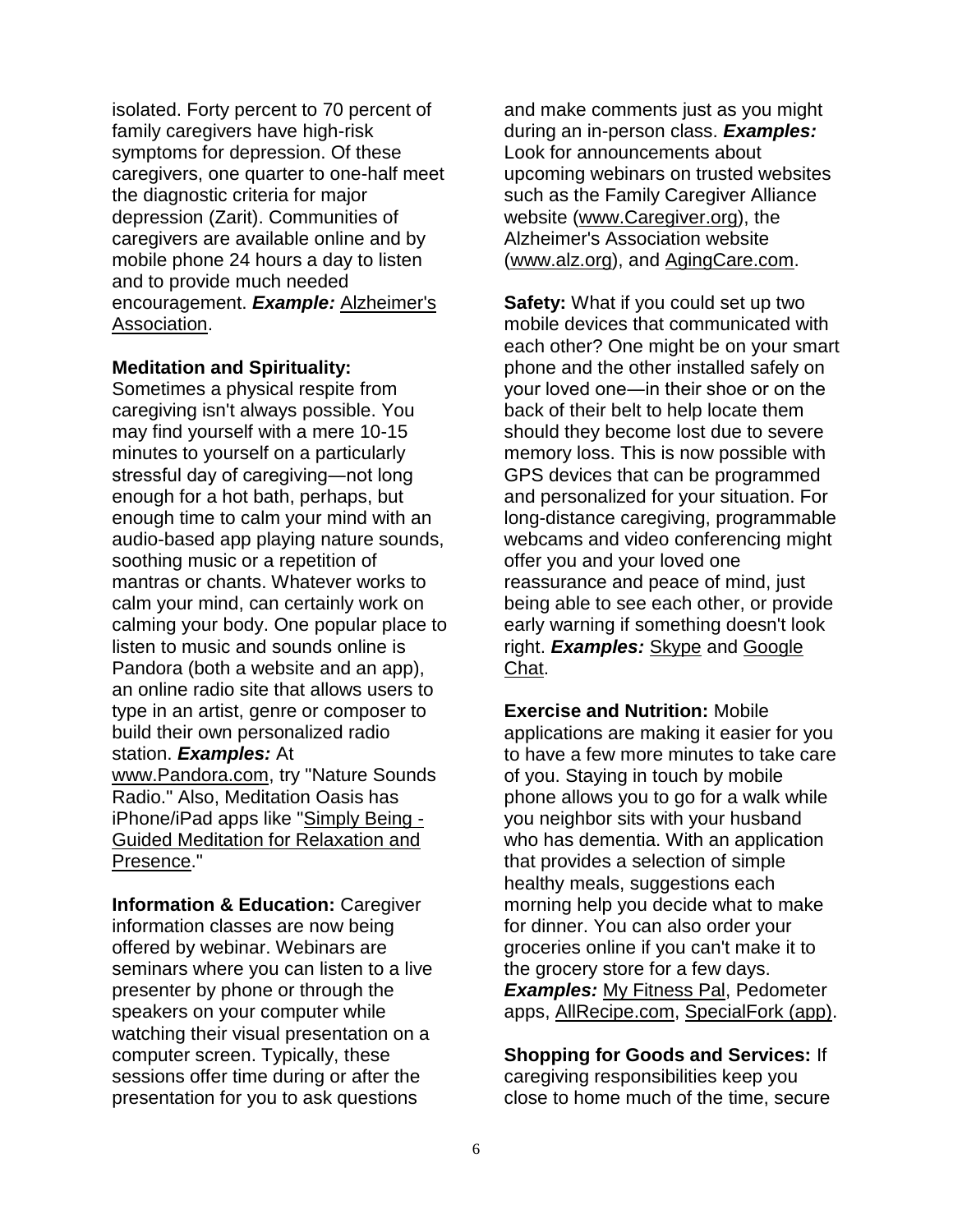websites allow you to do your errands and shop for needed items online any time, day or night. Now more and more people are taking care of banking, billpaying, clothes and appliance shopping, refilling prescriptions, movie and book purchases, and much more online. *Examples:* all major banks and credit unions; [Amazon.com;](http://www.amazon.com/) [Overstock.com,](http://www.overstock.com/) [Zappos.com](http://www.zappos.com/)

#### **Entertainment & Brain Games:**

Caregivers who experience chronic stress may be at greater risk for cognitive decline including loss in shortterm memory, attention and verbal IQ. (Vitaliano) Finding time for entertainment―playing e-Scrabble with your niece across country or trying some of the free games available online can both engage your brain and add some enjoyment to your life. *Examples:* [Words With Friends,](http://www.wordswithfriends.com/) [AARP Free Brain](http://games.aarp.org/)  [Games.](http://games.aarp.org/)

## **Next Steps**

- 1. Do a search online to read about the kinds of tools you are interested in (customer reviews can be invaluable), before going to an app store.
- 2. Ask friends what websites or apps they find particularly useful.
- 3. Visit a store where they sell electronic devices such as mobile phones. Ask a customer salesperson to guide you in testing the tool. Find out what type of follow-up help and free training they offer. For online tools and applications, search the internet or visit the e-marketplace found on your phone to try the tool and read ratings from other users.

4. Seek out a family member, friend or service to provide technical assistance should you need it to get up and running or if you can't make your device do what you want it to do.

While there is a learning curve for some of these applications and programs, many people just like you find that their lives are improved, and their isolation is reduced when they use technology. So, we end with these short words of advice: Go ahead, give it a try! . . . You have everything to gain!

# **Credits**

**Digital Differences** (April 2012) (Pew Internet & American Life Project) [http://pewresearch.org/pubs/2240/intern](http://pewresearch.org/pubs/2240/internet-adoption-digital-online-broadband-mobile) [et-adoption-digital-online-broadband](http://pewresearch.org/pubs/2240/internet-adoption-digital-online-broadband-mobile)[mobile](http://pewresearch.org/pubs/2240/internet-adoption-digital-online-broadband-mobile)

#### **e-Connected Family Caregiver Study** (2011)

[http://www.unitedhealthgroup.com/news](http://www.unitedhealthgroup.com/news/rel2011/eConnected_Family_Caregiver_Study_Jan_2011.pdf) [/rel2011/eConnected\\_Family\\_Caregiver](http://www.unitedhealthgroup.com/news/rel2011/eConnected_Family_Caregiver_Study_Jan_2011.pdf) Study\_Jan\_2011.pdf

#### **Finding Answers Online in Sickness and in Health** (2006)

[http://pewresearch.org/pubs/](http://pewresearch.org/pubs/220/finding-answers-online-in-sickness-and-in-health)  [220/finding-answers-online-in-sickness](http://pewresearch.org/pubs/220/finding-answers-online-in-sickness-and-in-health)[and-in-health](http://pewresearch.org/pubs/220/finding-answers-online-in-sickness-and-in-health)

#### **Family Caregivers Need Access & Training on Assistive Technology** (Family Caregiver Alliance Blog, K. Kelly, December 2011)

<http://blog.caregiver.org/?p=1146>

## **The Social Life of Health Information** (2011)

[http://pewresearch.org/pubs/1989/health](http://pewresearch.org/pubs/1989/health-care-online-social-network-users) [-care-online-social-network-users](http://pewresearch.org/pubs/1989/health-care-online-social-network-users)